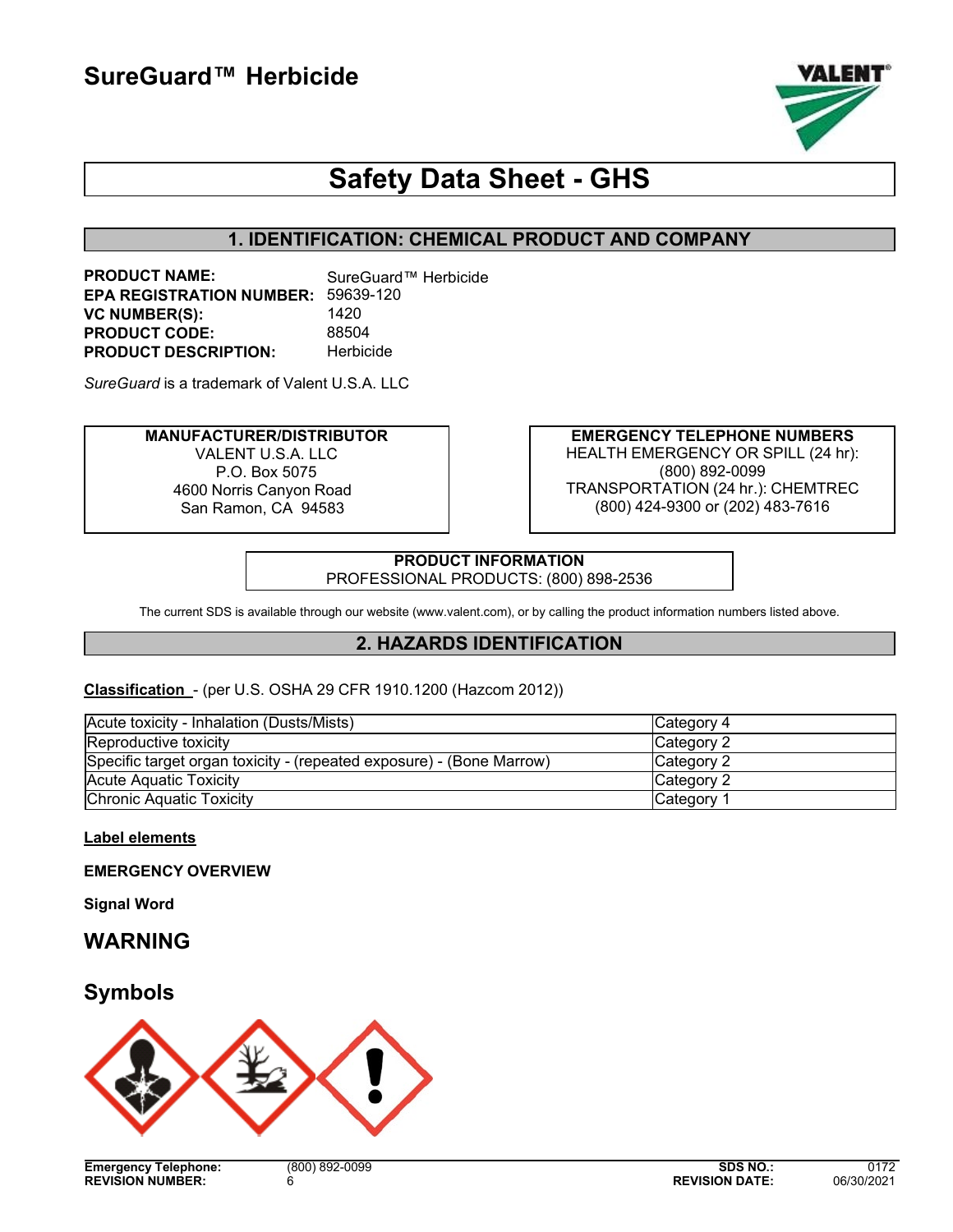### **Hazard statements**

Harmful if inhaled. Suspected of damaging fertility or the unborn child. May cause damage to organs through prolonged or repeated exposure. Toxic to aquatic life. Very toxic to aquatic life with long lasting effects.

#### **Precautionary statements**

#### **Prevention**

Obtain, read and follow all safety instructions before use. Do not handle until all safety precautions have been read and understood. Use personal protective equipment as required. Avoid breathing dust/fume/gas/mist/vapors/spray. Use only outdoors or in a well-ventilated area. Wear protective gloves/clothing/eye protection/face protection. Do not breath mist or spray.

#### **Response**

IF INHALED: Remove person to fresh air and keep comfortable for breathing. Call a POISON CENTER or doctor/physician if you feel unwell.

If exposed or concerned: Get medical attention/ advice. Get medical advice/ attention if you feel unwell.

#### **Storage**

Store locked up.

#### **Disposal**

Dispose of contents/container to an approved waste disposal plant.

### **Hazards not otherwise classified (HNOC)**

### **Other Information**

None

For information on Transportation requirements, see Section 14.

### **3. COMPOSITION/INFORMATION ON INGREDIENTS**

| <b>Chemical Name</b>                   | CAS No.           | Weight-% |
|----------------------------------------|-------------------|----------|
| <b>Flumioxazin</b>                     | 103361-09-7       |          |
| Ingredients withheld as a Trade Secret | Various CAS No.'s | 49       |

Specific information on other ingredients for the management of exposures, spills, or safety assessments can be obtained by a treating physician or nurse by calling **(800) 892-0099** at any time.

### **4. FIRST AID MEASURES**

### **EMERGENCY NUMBER (800) 892-0099**

### **EYE CONTACT:**

Hold eye open and rinse slowly and gently with water for 15-20 minutes. Remove contact lenses, if present, after the first 5 minutes, then continue rinsing eye. Call a poison control center or doctor for treatment advice.

### **SKIN CONTACT:**

Take off contaminated clothing. Rinse skin immediately with plenty of water for 15-20 minutes. Call a poison control center or doctor for treatment advice.

| Emergency<br><b>Telephone:</b> | (800) 892-0099 | <b>SDS NO.:</b>       | 0172       |
|--------------------------------|----------------|-----------------------|------------|
| <b>REVISION NUMBER:</b>        |                | <b>REVISION DATE:</b> | 06/30/2021 |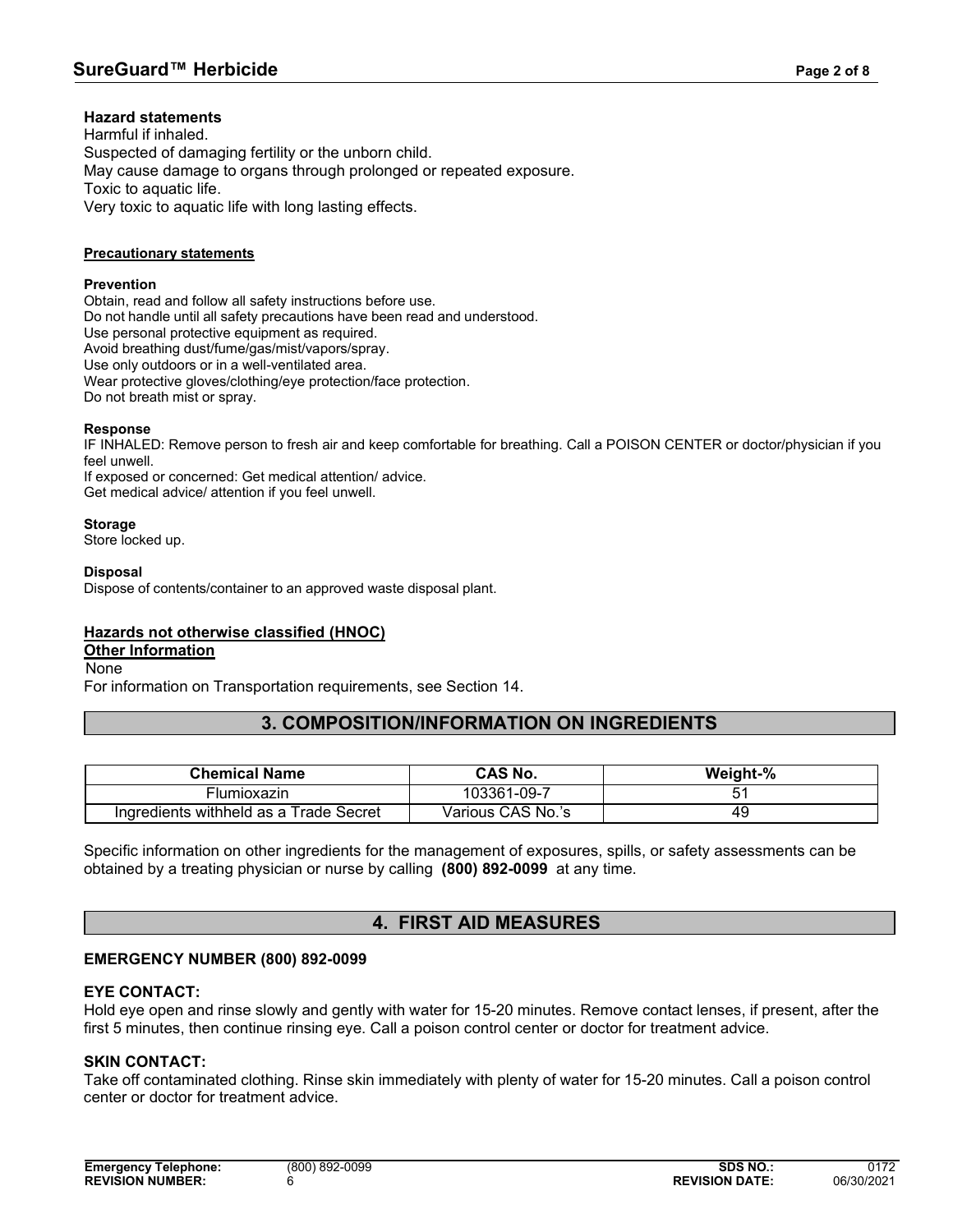### **INGESTION:**

Call a poison control center or doctor immediately for treatment advice. Have person sip a glass of water if able to swallow. DO NOT induce vomiting unless told to do so by the poison control center or doctor. Do not give anything to an unconscious person.

### **INHALATION:**

Move person to fresh air. If person is not breathing, call 911 or an ambulance, then give artificial respiration, preferably by mouth-to-mouth, if possible. Call a poison control center or doctor for further treatment advice.

### **NOTES TO PHYSICIAN:**

Treatment is supportive and symptomatic.

# **5. FIRE FIGHTING MEASURES**

**Flash point °C Flash point °F**

Water fog, carbon dioxide, foam, dry chemical

**FIRE FIGHTING INSTRUCTIONS:** As in any fire, wear self-contained breathing apparatus pressure-demand, MSHA/NIOSH approved (or equivalent) and full protective gear. Prevent extinguishing media run off from entering drains, sewers, and bodies of water.

**HAZARDOUS DECOMPOSITION PRODUCTS:** Thermal decomposition or combustion may produce harmful/irritant gas or fumes such as nitrogen oxides, carbon oxides, hydrogen fluoride or organic compounds.

### **6. ACCIDENTAL RELEASE MEASURES**

### **VALENT EMERGENCY PHONE NUMBER: (800) 892-0099 CHEMTREC EMERGENCY PHONE NUMBER: (800) 424-9300**

**CONTAINMENT:** Reduce airborne dust. Avoid runoff into storm sewers or other bodies of water.

**CLEANUP:** Clean up spill immediately. Vacuum or sweep up material and place in a chemical waste container.Wash area with soap and water. Pick up wash liquid with additional absorbent and place in a chemical waste container.

### **7. HANDLING AND STORAGE**

### **HANDLING:**

The usual precautions for handling chemicals should be observed. For personal protection see Section 8. Avoid contact with eyes, skin or clothing. Wash hands before eating, drinking, chewing gum, using tobacco or using the toilet. Wear protective clothing and equipment when handling this product. Goggles or protective eyeware, gloves, long-sleeved shirt, long pants, socks and shoes are appropriate.

### **STORAGE:**

Keep pesticide in original container. Do not store or transport near food or feed. Do not contaminate food or feed. Do not put concentrate into food or drink containers. Do not dilute concentrate in food or drink containers. Store in a cool, dry place, away from heat, flame and strong acids. Not for use or storage in or around the home. Keep container closed when not in use.

### **8. EXPOSURE CONTROLS/PERSONAL PROTECTION**

### **INFORMATION FOR END USERS**

**EYES & FACE:** Do not get this material in your eyes. Eye contact can be avoided by wearing protective eyewear.

**RESPIRATORY PROTECTION:** Use this material only in well ventilated areas. If ventilation is not adequate to keep airborne concentrations below recommended exposure standards, approved respiratory protection should be worn.

**SKIN & HAND PROTECTION:** Avoid contact with skin or clothing. Skin contact should be minimized by wearing

| <b>Emergency Telephone:</b> | $(800)$ 892-0099 | SDS NO                | 0172       |
|-----------------------------|------------------|-----------------------|------------|
| <b>REVISION NUMBER:</b>     |                  | <b>REVISION DATE:</b> | 06/30/2021 |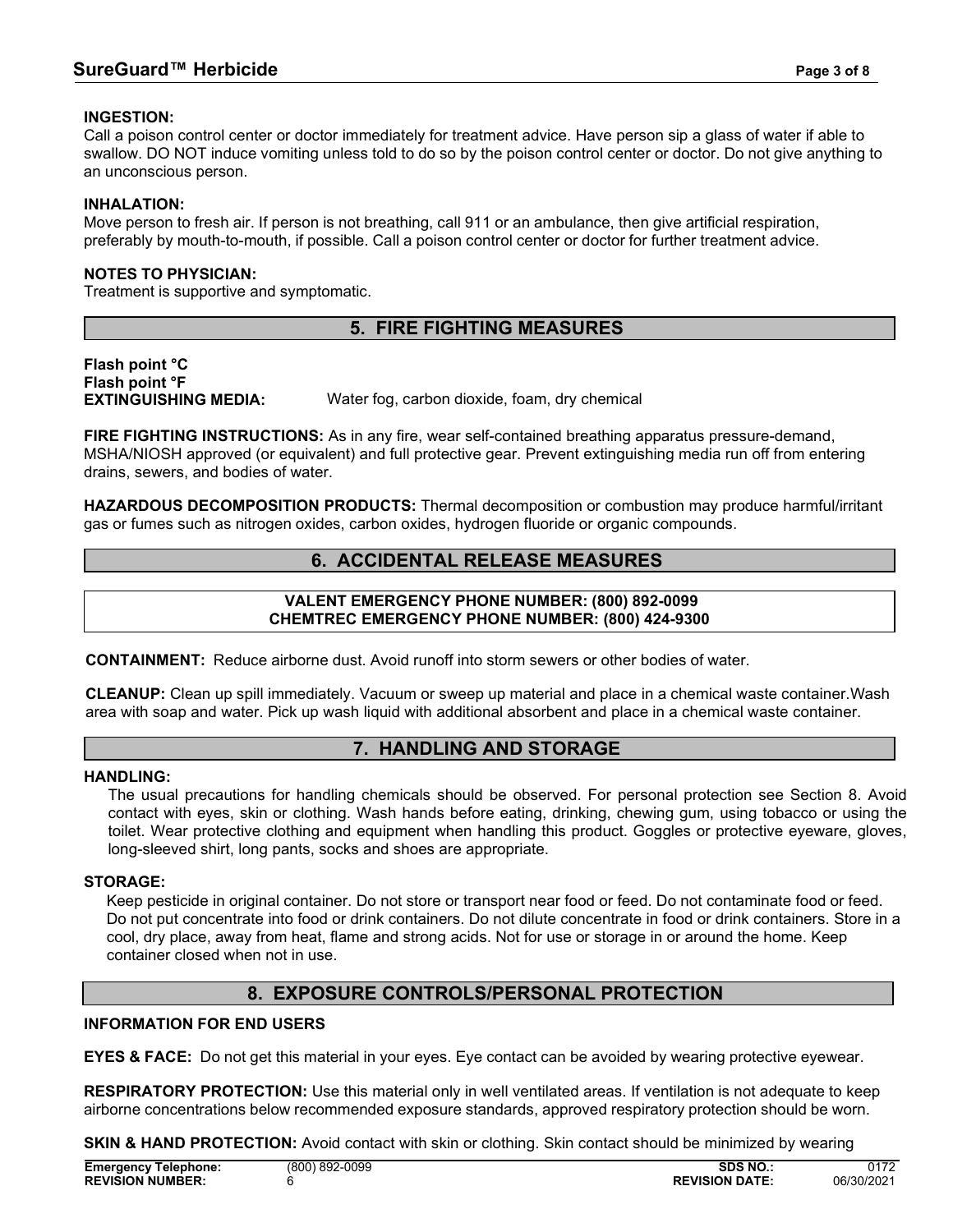protective clothing including long pants, long-sleeved shirt and shoes plus socks, and chemical-resistant gloves. Remove contaminated clothing. Wash before reuse.

### **EXPOSURE LIMITS**

| <b>Chemical Name</b> | <b>ACGIH Exposure Limits</b>                                                                                                     | <b>OSHA Exposure Limits</b>                                                                                                                                                                     |
|----------------------|----------------------------------------------------------------------------------------------------------------------------------|-------------------------------------------------------------------------------------------------------------------------------------------------------------------------------------------------|
| Titanium Dioxide     | TWA value 10 mg/m3                                                                                                               | PEL 5 mg/m3 Respirable fraction<br>PEL 15 mg/m3 Total dust                                                                                                                                      |
| Kaolin clay          | TWA: 2 mg/m <sup>3</sup> particulate mattercontaining no<br>asbestos and <1%crystalline silica, respirable<br>particulate matter | TWA: 15 mg/m <sup>3</sup> total dust TWA: 5 mg/m <sup>3</sup><br>respirable fraction(vacated) TWA: 10 mg/m <sup>3</sup><br>total dust (vacated) TWA: 5 mg/m <sup>3</sup> respirable<br>fraction |

### **9. PHYSICAL AND CHEMICAL PROPERTIES**

| Appearance:                        | Granules                            | Vapor pressure                   | Not determined            |
|------------------------------------|-------------------------------------|----------------------------------|---------------------------|
| <b>Physical State</b>              | Solid                               | Vapor density                    | Not determined            |
| Color                              | Light brown                         | <b>Specific Gravity</b>          | Not determined            |
| Odor                               | Slight                              | <b>Water solubility</b>          | Dispersible in water      |
| pH                                 | 5.9 @ 25°C (1%<br>aqueous solution) | Solubility in other solvents     | Not determined            |
| Melting point / freezing point     | Not determined                      | <b>Partition coefficient</b>     | Not determined            |
| Boiling point / boiling range      | Not determined                      | <b>Autoignition temperature</b>  | Not determined            |
| <b>Flash point</b>                 | Not determined                      | <b>Decomposition temperature</b> | Not determined            |
| <b>Evaporation rate</b>            | Not determined                      | <b>Viscosity</b>                 | Not applicable            |
| <b>Flammability (solid, gas)</b>   | Not determined                      | <b>Explosive properties</b>      | Not determined            |
| <b>Flammability Limits in Air:</b> |                                     | <b>Oxidizing properties</b>      | Not determined            |
| <b>Upper flammability limits</b>   | Not determined                      | <b>Liquid Density</b>            | Not determined            |
| <b>Lower flammability limits</b>   | Not determined                      | <b>Bulk density</b>              | $33.2$ lb/ft <sup>3</sup> |

### **10. STABILITY AND REACTIVITY**

### **Reactivity**

No data available

#### **Chemical stability**

Stable under recommended storage conditions.

#### **Possibility of Hazardous Reactions**

None under normal processing.

#### **Conditions to avoid** Extremes of temperature and direct sunlight.

### **Incompatible materials**

May react with strong oxidizing agents, such as chlorates, nitrates, peroxides, etc.

#### **Hazardous Decomposition Products**

Thermal decomposition or combustion may product harmful/irritant gas or fume such as nitrogen oxides, carbon oxides, hydrogen fluoride or organic compounds.

| Emergency<br><b>Telephone:</b> | (800) 892-0099 | <b>SDS NO.:</b>       | 0172       |
|--------------------------------|----------------|-----------------------|------------|
| <b>REVISION NUMBER:</b>        |                | <b>REVISION DATE:</b> | 06/30/2021 |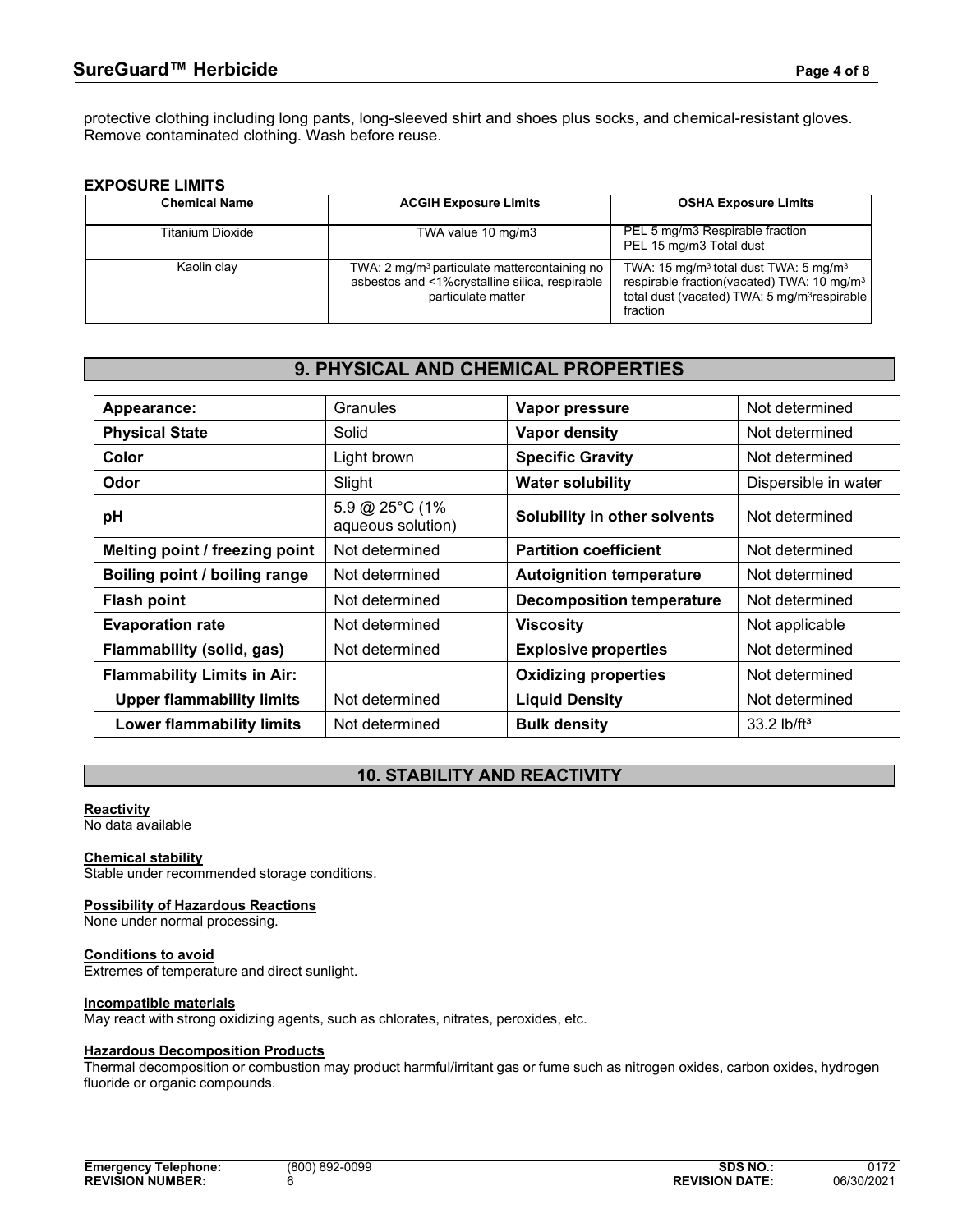# **11. TOXICOLOGICAL INFORMATION**

### **ACUTE TOXICITY:**

Oral Toxicity LD <sub>50</sub> (rats)  $\rightarrow$  5,000 mg/kg EPA Tox Category IV<br>Dermal Toxicity LD <sub>50</sub> (rabbits) > 2,000 mg/kg EPA Tox Category III Dermal Toxicity LD <sub>50</sub> (rabbits)  $\rightarrow$  2,000 mg/kg  $\rightarrow$  EPA Tox Category III<br>Inhalation Toxicity LC <sub>50</sub> (rats)  $\rightarrow$  2.18 mg/L (4 h) EPA Tox Category IV Inhalation Toxicity LC <sub>50</sub> (rats)  $\longrightarrow$  2.18 mg/L (4 h) EPA Tox Category IV<br>Eve Irritation Brief and/or mild irritation EPA Tox Category IV Skin Irritation Brief and/or mild irritation EPA Tox Category IV

Brief and/or mild irritation EPA Tox Category

Not a Skin sensitizer EPA Tox Category None

### **TOXICITY OF FLUMIOXAZIN TECHNICAL:**

**SUBCHRONIC:** The lowest no-observable-effect-level (NOEL) in subchronic studies was 30 ppm in the three-month toxicity study in rats.

**CHRONIC/CARCINOGENICITY:** Flumioxazin Technical is "not likely to be carcinogenic to humans" based on the lack of carcinogenicity in rat and mouse studies. In a chronic feeding study with dogs, the NOEL was 10 mg/kg/day (capsule). In chronic dietary studies, NOELs were 300 ppm and 50 ppm in mice and rats, respectively.

**DEVELOPMENTAL TOXICITY:** Flumioxazin Technical produces developmental toxicity in rats in the absence of maternal toxicity. The developmental NOEL in the oral and dermal developmental toxicity studies were 10 and 100 mg/kg/day, respectively. No developmental toxicity was noted in rabbits at doses up to 3000 mg/kg/day, a dose well above the maternal NOEL of 1000 mg/kg/day.

Mechanistic studies indicate that the effects seen in the rat are highly unlikely to occur in the human and that flumioxazin would not be a developmental toxicant in the human.

**REPRODUCTION and OFFSPRING:** In a 2-generation study in rats with Flumioxazin Technical, there were no effects on reproduction up to 300 ppm, the highest dose tested. The NOEL for systemic toxicity in adults was 200 ppm. The NOEL for offspring was 100 ppm.

**MUTAGENICITY:** Flumioxazin Technical was not mutagenic in the *in vitro* gene mutation and a chromosome aberration assay in the absence of metabolic activation. In three *in vivo* assays, chromosome aberration, unscheduled DNA synthesis, and micronucleus assay, Flumioxazin Technical was not mutagenic. The only positive response was observed in the *in vitro* chromosome aberration assay in the presence of metabolic activation. Overall, Flumioxazin Technical does not present a genetic hazard.

# **12. ECOLOGICAL INFORMATION**

| <b>AVIAN TOXICITY:</b>                                      | avian species.                                                                                                                                                                                                                                                                                                                    | Based upon EPA designation, Flumioxazin Technical is practically non-toxic to |                    |  |
|-------------------------------------------------------------|-----------------------------------------------------------------------------------------------------------------------------------------------------------------------------------------------------------------------------------------------------------------------------------------------------------------------------------|-------------------------------------------------------------------------------|--------------------|--|
|                                                             | Oral LD <sub>50</sub> Bobwhite Quail: >2,250 ppm<br>Dietary LC <sub>50</sub> Bobwhite Quail: >5,620 ppm<br>Dietary LC <sub>50</sub> Mallard Duck: >5,620 ppm<br>Mallard reproduction NOEL: 250 ppm.                                                                                                                               |                                                                               |                    |  |
|                                                             | In mallard ducks, a slight, but not statistically significant reduction in hatchlings<br>and 14-day old survivors was observed. Basedon a possible, slight effect on egg<br>production at 500 ppm, the NOEL for this studywas 250 ppm.                                                                                            |                                                                               |                    |  |
|                                                             | AQUATIC ORGANISM TOXICITY: Based upon EPA designation, Flumioxazin Technical is slightly to moderately toxic<br>to freshwater fish; moderately toxic to freshwater invertebrates; moderately toxic to<br>estuarine/marine fish and moderately to highly toxic to estuarine/marine<br>invertebrates, based on the following tests: |                                                                               |                    |  |
| <b>Emergency Telephone:</b><br><b>REVISION NUMBER:</b><br>6 | (800) 892-0099                                                                                                                                                                                                                                                                                                                    | <b>SDS NO.:</b><br><b>REVISION DATE:</b>                                      | 0172<br>06/30/2021 |  |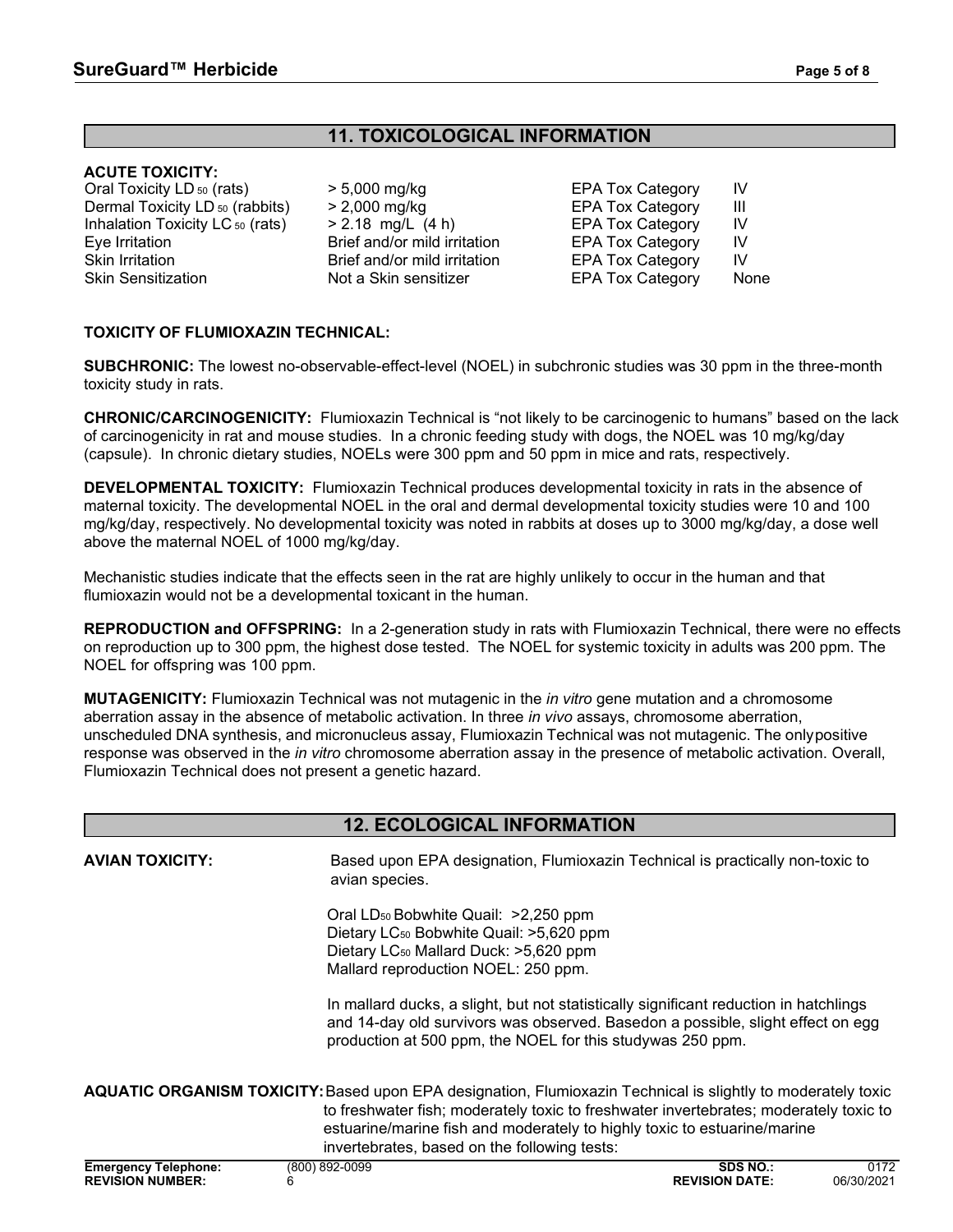|                                                      | 96-hour LC <sub>50</sub> Rainbow Trout: 2.3 mg/L                                                           |
|------------------------------------------------------|------------------------------------------------------------------------------------------------------------|
|                                                      | 96-hour LC <sub>50</sub> Bluegill Sunfish: >21 mg/L                                                        |
|                                                      | 48-hour LC <sub>50</sub> Daphnia magna: >5.5 mg/L                                                          |
|                                                      | 96-hour LC <sub>50</sub> Sheepshead Minnow: >4.7 mg/L                                                      |
|                                                      | 96-hour (Shell Deposition) EC <sub>50</sub> Eastern Oyster: 2.4 mg/L                                       |
|                                                      | 96-hour LC <sub>50</sub> Mysid Shrimp: 0.23 mg/L                                                           |
|                                                      | Fish early life-stage (Rainbow Trout) NOEC: >7.7 µg/L, <16 µg/L                                            |
|                                                      | Chronic toxicity (Mysid Shrimp) NOEC: >15 µg/L, <27 µg/L                                                   |
|                                                      | Chronic toxicity (Daphnia magna) NOEC: 28 µg/L                                                             |
| <b>OTHER NON-TARGET</b><br><b>ORGANISM TOXICITY:</b> | Flumioxazin Technical is practically non-toxic to bees. The acute contact LC50 in<br>bees was >105 µg/bee. |

### **OTHER ENVIRONMENTAL INFORMATION:**

This product is toxic to non-target plants and aquatic invertebrates.

### **13. DISPOSAL CONSIDERATIONS**

### **END USERS MUST DISPOSE OF ANY UNUSED PRODUCT AS PER THE LABEL RECOMMENDATIONS.**

**PRODUCT DISPOSAL:** Wastes resulting from the use of this product may be disposed of on site or at an approved waste disposal facility.

**CONTAINER DISPOSAL:** Triple rinse container (or equivalent) promptly after emptying. Then offer for recycling or reconditioning or puncture and dispose of in a sanitary landfill, or by other procedures approved by state and local authorities.

**DISPOSAL METHODS:** Check government regulations and local authorities for approved disposal of this material. Dispose of in accordance with applicable laws and regulations.

### **14. TRANSPORTATION INFORMATION**

| DOT (ground) SHIPPING NAME:<br><b>EMERGENCY RESPONSE</b><br><b>GUIDEBOOK NO.:</b> | Not regulated for domestic ground transport by US DOT or Canada TDG.<br>Not Applicable                                                                |
|-----------------------------------------------------------------------------------|-------------------------------------------------------------------------------------------------------------------------------------------------------|
| <b>ICAO/IATA SHIPPING NAME:</b>                                                   | UN 3077 Environmentally Hazardous Substance, Solid, N.O.S. (Flumioxazin), 9,<br>III, Marine Pollutant                                                 |
| <b>REMARKS:</b>                                                                   | •Single or inner packaging less than 5 L (liquid) or 5 Kg net (solids) excepted from<br>Dangerous Goods regulations - see IATA Special Provision A197 |
| <b>IMDG SHIPPING NAME:</b>                                                        | UN 3077, Environmentally Hazardous Substance, Solid, N.O.S. (flumioxazin),<br>Marine pollutant                                                        |
| <b>REMARKS:</b>                                                                   | •Single or inner packaging less than 5 L (liquid) or 5 Kg net (solids) excepted from<br>Dangerous Goods regulations - see IMDG 2.10.2.7               |

# **15. REGULATORY INFORMATION**

Pesticide products in the U.S. are registered by the EPA under FIFRA and are subject to certain labeling requirements under federal pesticide law. These requirements may differ from the classification criteria and hazard information required by OSHA GHS for safety data sheets, and for workplace labels of non-pesticide chemicals. The following is the hazard information as required on the FIFRA pesticide label: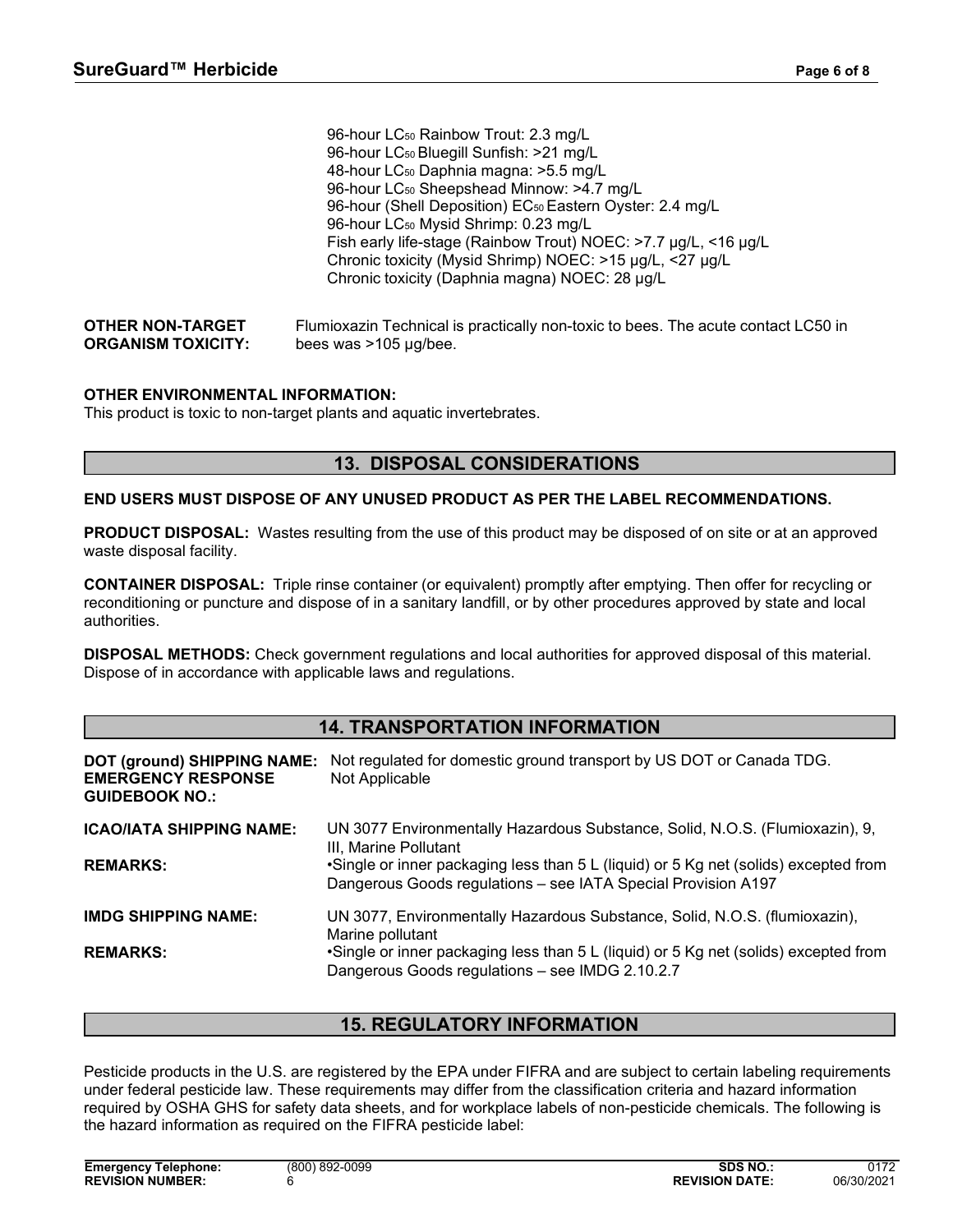# **EPA FIFRA SIGNAL WORD: CAUTION**

- *• Keep out of reach of children.*
- *• Harmful if inhaled or absorbed through skin.*
- *• Causes moderate eye irritation.*
- *• Avoid breathing dust or spray mist.*
- *• Avoid contact with eyes, skin and clothing.*

**PESTICIDE REGULATIONS:** All pesticides are governed under FIFRA (Federal Insecticide, Fungicide, and Rodenticide Act). Therefore, the regulations presented below are pertinent only when handled outside of the normal use and applications of pesticides. This includes waste streams resulting from manufacturing/formulation facilities, spills or misuse of products, and storage of large quantities of products containing hazardous or extremely hazardous substances.

**U.S. FEDERAL REGULATIONS:** Ingredients in this product are reviewed against an inclusive list of federal regulations. Therefore, the user should consult appropriate authorities. The federal regulations reviewed include: Clean Water Act, SARA, CERCLA, RCRA, DOT, TSCA and OSHA. If no components or information is listed in the space below this paragraph, then none of the regulations reviewed are applicable.

| SARA (311, 312):  |        |
|-------------------|--------|
| Immediate Health: | Yes    |
| Chronic Health:   | Yes No |
| Fire:             | N٥     |
| Sudden Pressure:  | No     |
| Reactivity:       | N٥     |

**STATE REGULATIONS:** Each state may promulgate standards more stringent than the federal government. This section cannot encompass an inclusive list of all state regulations.

| <b>State</b>         | <b>Chemical name</b>    | CAS#           |
|----------------------|-------------------------|----------------|
| <b>Massachusetts</b> | <b>Ammonium Sulfate</b> | 7783-20-2      |
|                      | Kaolin                  | 1332-58-7      |
| Pennsylvania         | Ammonium Sulfate        | 7783-20-2      |
|                      | Kaolin                  | 1332-58-7      |
|                      | Ethylene oxide          | $75 - 21 - 8$  |
|                      | <b>Ethylene Glycol</b>  | $107 - 21 - 1$ |
|                      | Naphthalene             | $91 - 20 - 3$  |
| New Jersey           | Kaolin                  | 1332-58-7      |
|                      | Ethylene oxide          | $75 - 21 - 8$  |
|                      | <b>Ethylene Glycol</b>  | $107 - 21 - 1$ |
|                      | Naphthalene             | $91 - 20 - 3$  |
| Rhode Island         | <b>Ammonium Sulfate</b> | 7783-20-2      |
|                      | Kaolin                  | 1332-58-7      |

### **For State Right to know**

US state regulations

California Proposition 65

This product can expose you to chemicals including Ethylene oxide, which are known in the State of California to cause cancer and birth defects or other reproductive harm. For more information go to [www.P65Warnings.ca.gov.](http://www.p65warnings.ca.gov/)

| Telephone:<br>Emergency | (800) 892-0099 | SDS NO                | 0172       |
|-------------------------|----------------|-----------------------|------------|
| <b>REVISION NUMBER:</b> |                | <b>REVISION DATE:</b> | 06/30/2021 |